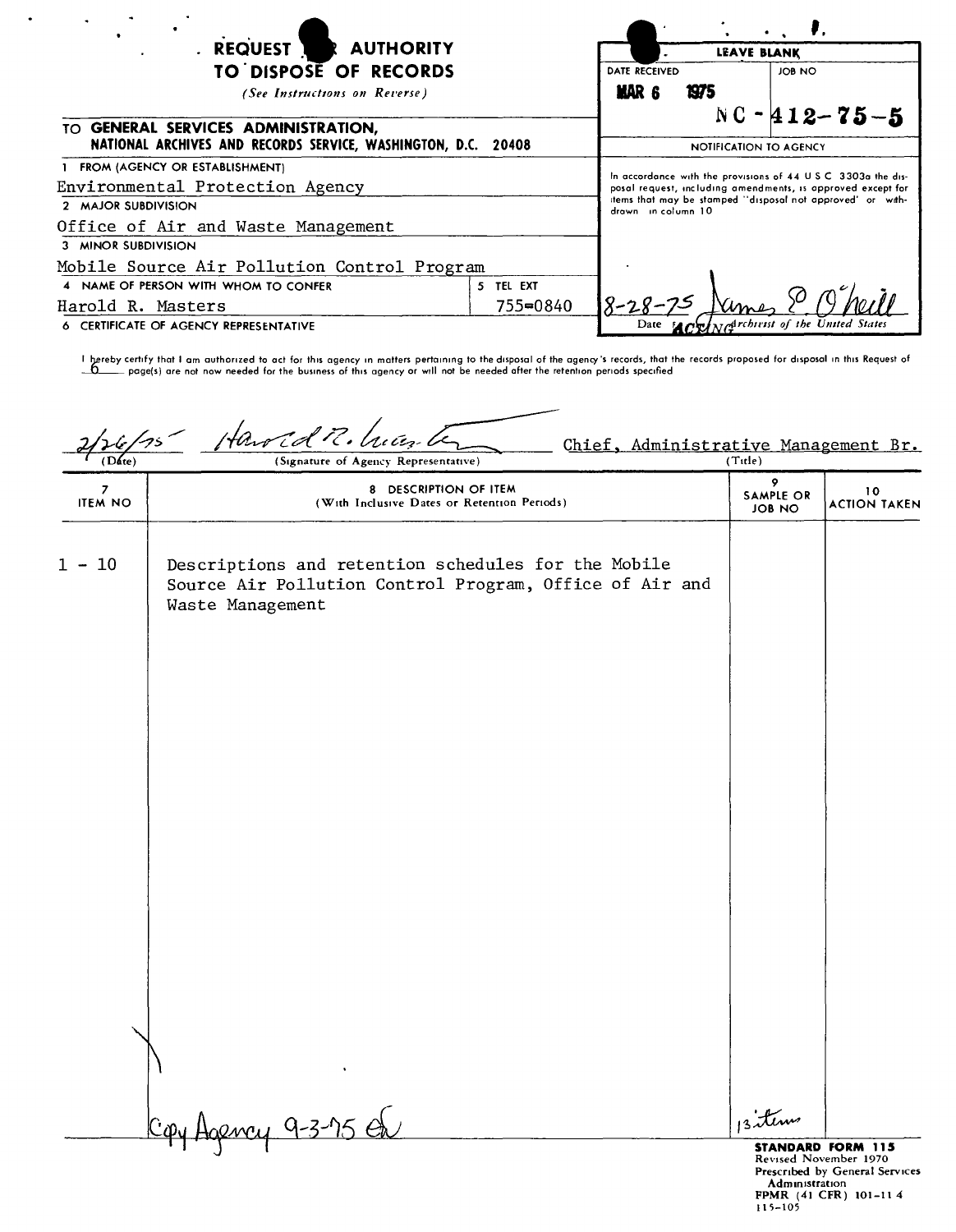|               | ENVIRONMENTAL PROTECTION AGENCY                                                                                                                                                                                                                                                                                                                                                                                                                                          | MANUAL                                                                                                                                                                                                                       |
|---------------|--------------------------------------------------------------------------------------------------------------------------------------------------------------------------------------------------------------------------------------------------------------------------------------------------------------------------------------------------------------------------------------------------------------------------------------------------------------------------|------------------------------------------------------------------------------------------------------------------------------------------------------------------------------------------------------------------------------|
|               | <b>APPENDIX B'UER</b>                                                                                                                                                                                                                                                                                                                                                                                                                                                    | RECORDS MANAGEMENT                                                                                                                                                                                                           |
| CHAPTER THE T | RECORDS CONTROL SCHEDULES                                                                                                                                                                                                                                                                                                                                                                                                                                                |                                                                                                                                                                                                                              |
|               | MOBILE SOURCE AIR POLLUTION CONTROL PROGRAM<br>The records described below relate to low-emission vehicle power systems,<br>characterizing of emissions from mobile sources and developing programs                                                                                                                                                                                                                                                                      |                                                                                                                                                                                                                              |
|               | for their control, developing and recommending of emission standards<br>and related test procedures for mobile sources, carrying out of a reg-<br>ulatory compliance program to insure adherence of mobile sources to<br>standards, and to the carrying out of surveillance activities with<br>respect to mobile source emissions.                                                                                                                                       |                                                                                                                                                                                                                              |
| Item          | Name and Description<br>of Record/File                                                                                                                                                                                                                                                                                                                                                                                                                                   | Retention Period<br>and Disposition                                                                                                                                                                                          |
| 1.            | Contracts and Grants. Documenta-<br>tion relating to the formulation,<br>award, and changes in contracts<br>and grants.<br>Records consist of<br>orders for supplies or services,<br>procurement requests, justifica-<br>tion statements, task orders, con-<br>tractor or grantee proposals, bid<br>evaluations, award notices, con-<br>tractor staff resumes, contract or<br>agreement, report of payments to<br>contractors, progress reports,<br>change notices, etc. | Retain 7<br>Retention:<br>years.<br>Disposition: Break file<br>upon the completion of<br>project. Keep in office<br>for 1 year, then transfer<br>to the Federal Records<br>Center. Keep in FRC for<br>6 years, then destroy. |
| 2.            | Legislation File. File for<br>records pertaining to proposed<br>and existing Federal legislation.<br>Records consist of proposed bills,<br>acts, amendments, analysis of<br>bills and amendments, news clips,<br>briefing papers, hearing tran-<br>scripts and reports, correspond-                                                                                                                                                                                      | Retention:<br>Retain 10<br>years.<br>Disposition:<br>Break file<br>at the end of 2 years.<br>Keep in office for 2<br>years, then transfer to<br>the Federal Records Cen-<br>ter. Keep in FRC for 8                           |

 $\hat{\mathcal{A}}$  $\mathcal{L}^{\text{max}}$ 

 $\sim 10^{11}$  km  $^{-1}$ 

 $A$  and consider the subset of the  $\mathcal{A}$ 

 $\mathcal{L}^{\text{max}}_{\text{max}}$  and  $\mathcal{L}^{\text{max}}_{\text{max}}$ 

 $\sim$   $\omega$ 

 $\overline{\phantom{a}}$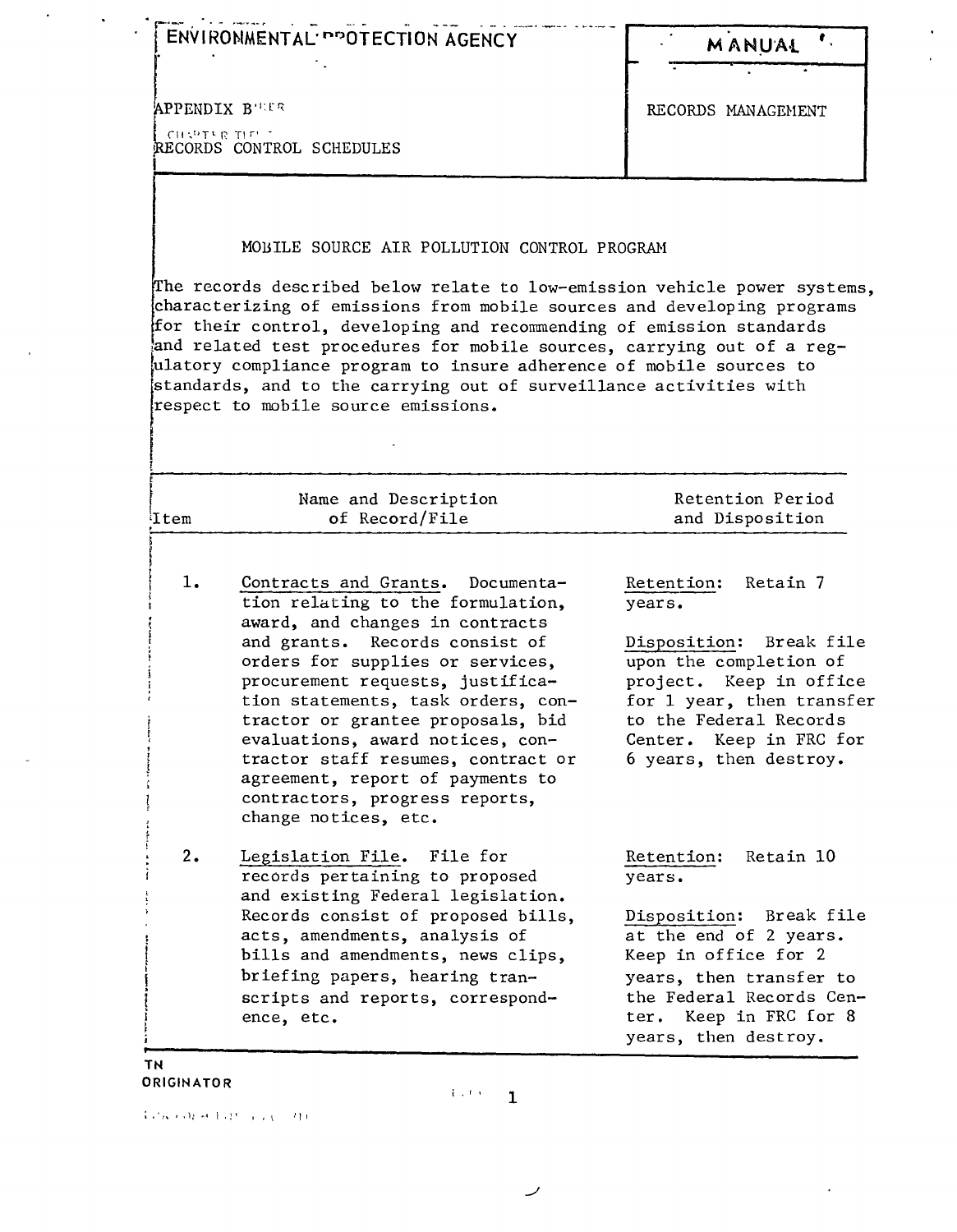| MANUAL |  |
|--------|--|

RECORDS MANAGEHENT

APPENDIX B

RECORDS CONTROL SCHEDULES

| Item | Name and Description<br>of Record/File                                                                                                                                                                                                                                                                                                                                                                                                                                                                                                                                                                                                                                                                                                          | Retention Period<br>and Disposition                                                                                                                                                                                                            |
|------|-------------------------------------------------------------------------------------------------------------------------------------------------------------------------------------------------------------------------------------------------------------------------------------------------------------------------------------------------------------------------------------------------------------------------------------------------------------------------------------------------------------------------------------------------------------------------------------------------------------------------------------------------------------------------------------------------------------------------------------------------|------------------------------------------------------------------------------------------------------------------------------------------------------------------------------------------------------------------------------------------------|
| 3.   | Organizations and Committees.<br>File contains invitations, confer-<br>ence arrangements, minutes and tran-<br>scripts of meetings, membership<br>lists, meeting agendas, travel<br>vouchers, hotel reservations,<br>funding statements, special etudies,<br>seperts, requests for information<br>and assistance, etc.                                                                                                                                                                                                                                                                                                                                                                                                                          | Retain 6<br>Retention:<br>years.<br>Disposition:<br>Break file<br>at end of year.<br>Keep<br>in office for 6 years,<br>then destroy.                                                                                                           |
| 4.   | Technical Reports. File contains<br>copies of reports prepared for<br>the Administrator showing progress<br>being made in the areas of control<br>of automotive exhaust emissions<br>and research efforts related<br>thereto, status of enforcement<br>actions taken pursuant to Section<br>$202(b)(4)$ of the Clean Air Act,<br>as Amended. Annual report to<br>the Congress by the Administrator<br>with respect to the development<br>of systems necessary to implement<br>emission standards and to report<br>progress being made to abate<br>exhaust emissions from mobile<br>sources. Other technical reports<br>pertaining to pollution from<br>mobile sources, includes publica-<br>tions, news clips, articles from<br>magazines, etc. | Retention: Permanent.<br>Break file<br>Disposition:<br>2 years after completion<br>of report. Keep in office<br>for 3 years, then trans-<br>fer to Federal Records<br>Center. Keep in FRC<br>15 years, then offer to<br>the National Archives. |

 $\overline{Q}$ 

Tr changes au Thorized by T. Tasker 8/12/75)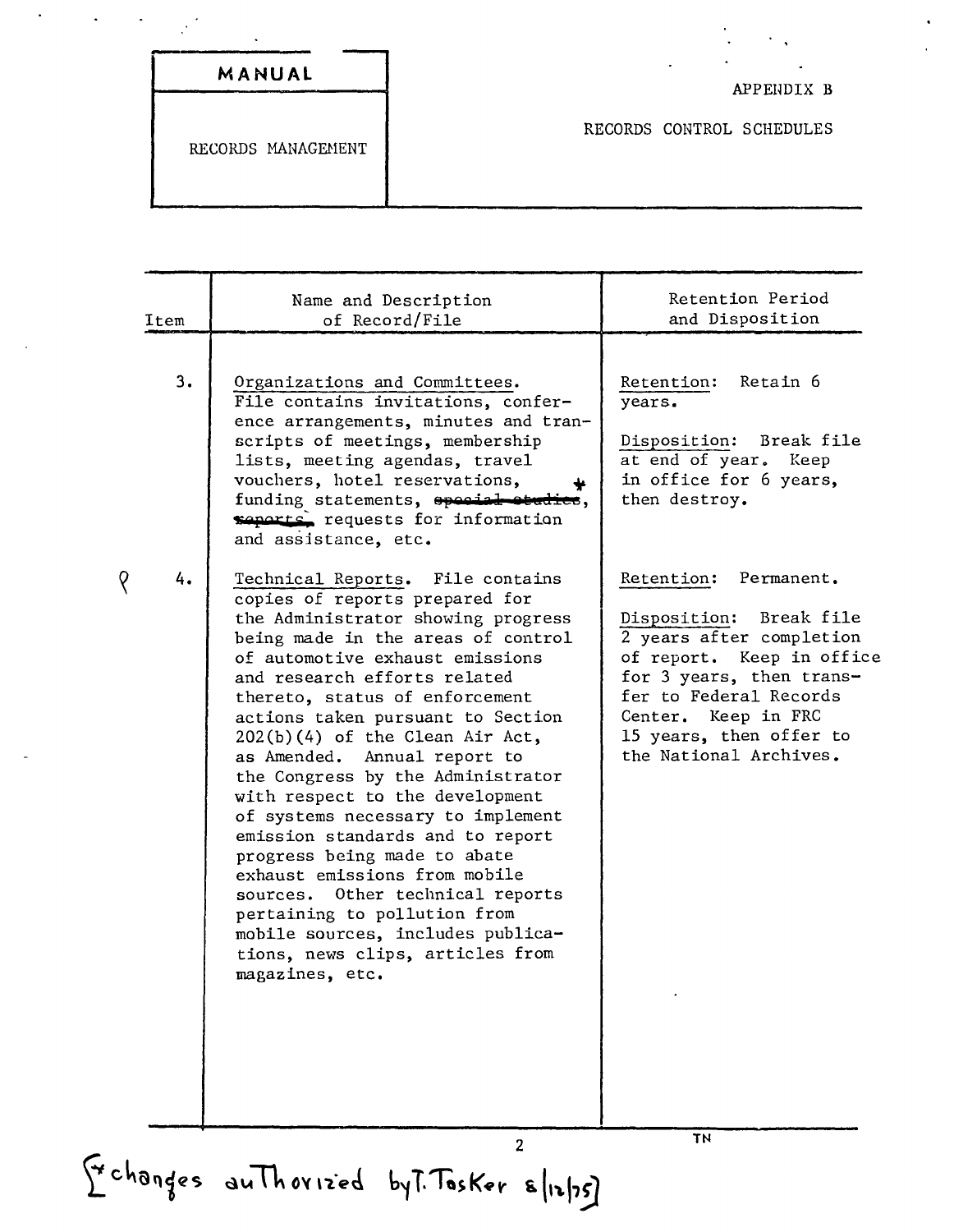## APPENDIX B

 $\frac{1}{\sqrt{2}}$ 

 $\bar{\mathbf{r}}$ 

 $\mathbf{y}^{(i)}$  .

RECORDS CONTROL SCHEDULES

 $\frac{1}{2} \left( \frac{1}{2} \right)$  ,  $\frac{1}{2} \left( \frac{1}{2} \right)$  ,  $\frac{1}{2} \left( \frac{1}{2} \right)$ 

RECORDS MANAGEMENT

|   | Item | Name and Description<br>of Record/File                                                                                                                                                                                                                                                                                          | Retention Period<br>and Disposition                                                                                                                                                                                                                                                                                                |
|---|------|---------------------------------------------------------------------------------------------------------------------------------------------------------------------------------------------------------------------------------------------------------------------------------------------------------------------------------|------------------------------------------------------------------------------------------------------------------------------------------------------------------------------------------------------------------------------------------------------------------------------------------------------------------------------------|
|   | 5.   | Certification.<br>a. Record Copy. File contains<br>documents pertaining to the certi-<br>fication of vehicles/engines by EPA.<br>Records consist of applications                                                                                                                                                                | Retention: Permanent.<br>Disposition: Break file<br>1 year after certification                                                                                                                                                                                                                                                     |
|   |      | (Parts I and II); EPA test results;<br>certificate of conformity; letter<br>of nonconformity and related<br>documents; analysis of data on<br>proposed automobiles and evaluation<br>of tests and results to determine<br>if such automobiles meet prescribed<br>standards; notices of violations of<br>the Clean Air Act, etc. | action has been completed<br>for model year. Keep in<br>office for 5 years, then<br>transfer to the Federal<br>Records Center. Keep<br>in FRC for 15 years,<br>then offer to the Nation-<br>al Archives.                                                                                                                           |
|   |      | b. Other Copies.                                                                                                                                                                                                                                                                                                                | Retention:<br>Retain 3<br>years.<br>Disposition: Break file<br>at end of year. Keep in                                                                                                                                                                                                                                             |
| P | 6.   | Data Records. File contains<br>copies of temperature chart tests,<br>correlation tests of instruments,<br>experimental testing of devices,<br>strip chart of analyses, drivers<br>trace charts, exhaust concentration<br>data, preliminary results, as com-<br>pared to final results of tests,<br>etc.                         | office for 3 years, then<br>destroy.<br>Disposal not authorized.<br>Porman<br>Retention:<br>Review For disposal in 5 years.<br>Disposition: Break file<br>when tests have been<br>completed. Keep in<br>office for 5 years, then review.<br>trancfor to the Federal<br>Rogarda Contor<br><del>FRC for 15 years</del> ,<br>حمد املا |
|   |      |                                                                                                                                                                                                                                                                                                                                 |                                                                                                                                                                                                                                                                                                                                    |

 $T_N$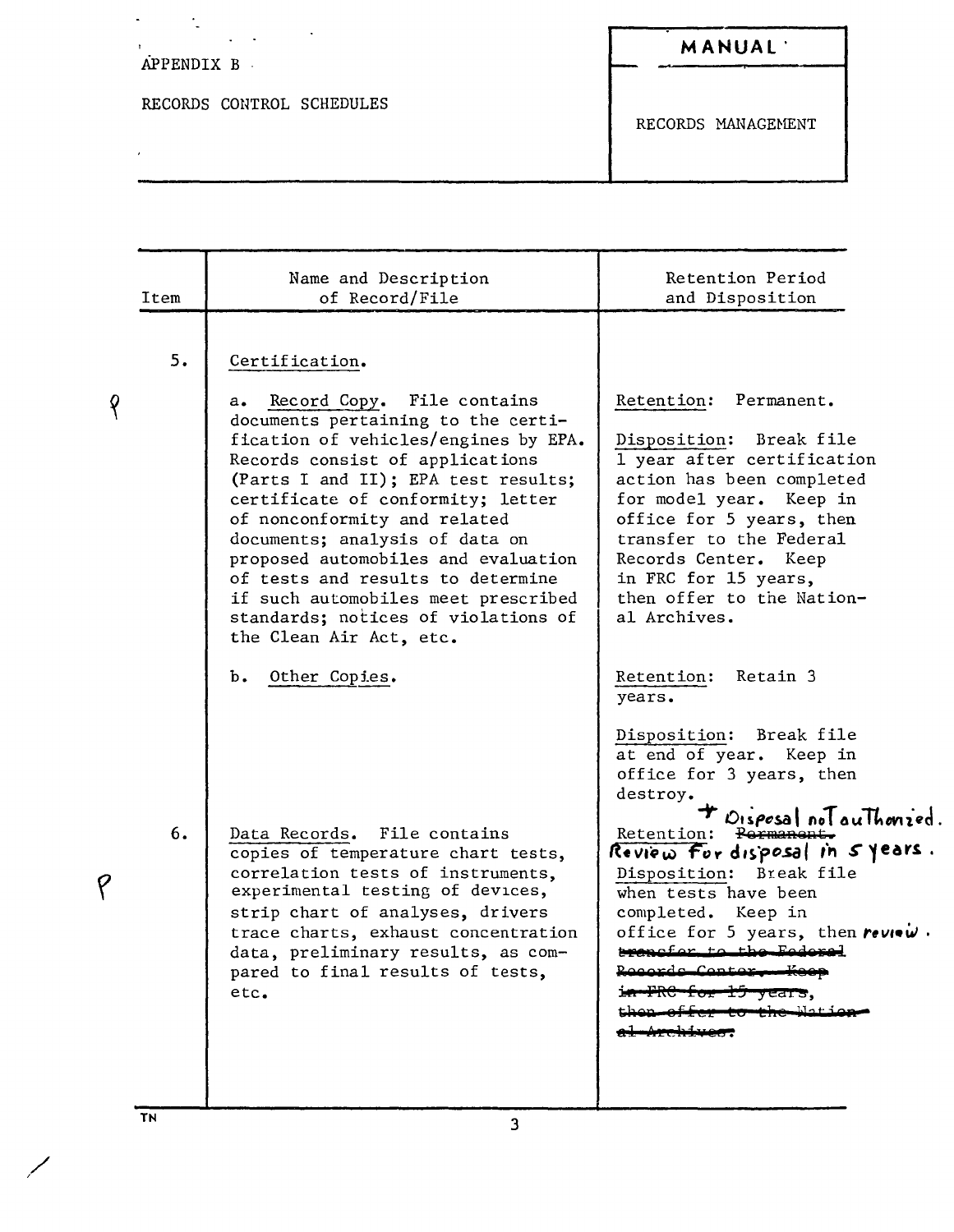|  | MANUAL |  |  |  |
|--|--------|--|--|--|

 $\mathbb{R}^2$ 

APPENDIX B

 $\mathcal{L}^{\text{max}}(\mathcal{F},\mathcal{L}^{\text{max}})$ 

RECORDS MANAGEMENT

RECORDS CONTROL SCHEDULES

 $\ddot{\phantom{a}}$ 

 $\ddot{\phantom{0}}$ 

| Item | Name and Description<br>of Record/File                                                                                                                                                                                                                                                                                                                                                                                                                                                                                                                                                                                                                                                                                                                                                                                                     | Retention Period<br>and Disposition                                                                                                                                                                                                                                    |
|------|--------------------------------------------------------------------------------------------------------------------------------------------------------------------------------------------------------------------------------------------------------------------------------------------------------------------------------------------------------------------------------------------------------------------------------------------------------------------------------------------------------------------------------------------------------------------------------------------------------------------------------------------------------------------------------------------------------------------------------------------------------------------------------------------------------------------------------------------|------------------------------------------------------------------------------------------------------------------------------------------------------------------------------------------------------------------------------------------------------------------------|
| 7.   | Surveillance.<br>a. Record Copy. File contains<br>documents pertaining to the sur-<br>veillance of vehicle emissions<br>control programs. Records con-<br>sist of results of studies of<br>smoke from HD diesel powered<br>vehicles and exhaust emissions<br>from vehicles at high speeds;<br>findings from tests of auto-<br>mobile model, highway fuel<br>economy cycle testing, and<br>measurements of light hydro-<br>carbons and aldehydes; find-<br>ings resulting from comparing<br>surveillance data obtained by<br>the States; data and information<br>relating to the recall program<br>and copies of decisions<br>regarding the recall of vehicles;<br>inquiries relating to potential<br>recall; notifications of non-<br>conformity which require recall<br>in accordance with Section $207(c)$<br>of the Clean Air Act; etc. | # Disposal not outhorized<br>Retention:<br>Raxman<br>Review for disposal in syears.<br>Disposition:<br>Break file<br>after surveillance actions<br>are completed. Keep in<br>office for 5 years, then $rev$<br>transfer to the Federal<br>Koop in<br><del>Record</del> |
|      | b. Other Copies.                                                                                                                                                                                                                                                                                                                                                                                                                                                                                                                                                                                                                                                                                                                                                                                                                           | Retention: Retain 3<br>years.                                                                                                                                                                                                                                          |
|      |                                                                                                                                                                                                                                                                                                                                                                                                                                                                                                                                                                                                                                                                                                                                                                                                                                            | Disposition: Break file<br>at end of year. Keep in<br>office for 3 years, then<br>destroy.                                                                                                                                                                             |
|      |                                                                                                                                                                                                                                                                                                                                                                                                                                                                                                                                                                                                                                                                                                                                                                                                                                            | <b>TN</b>                                                                                                                                                                                                                                                              |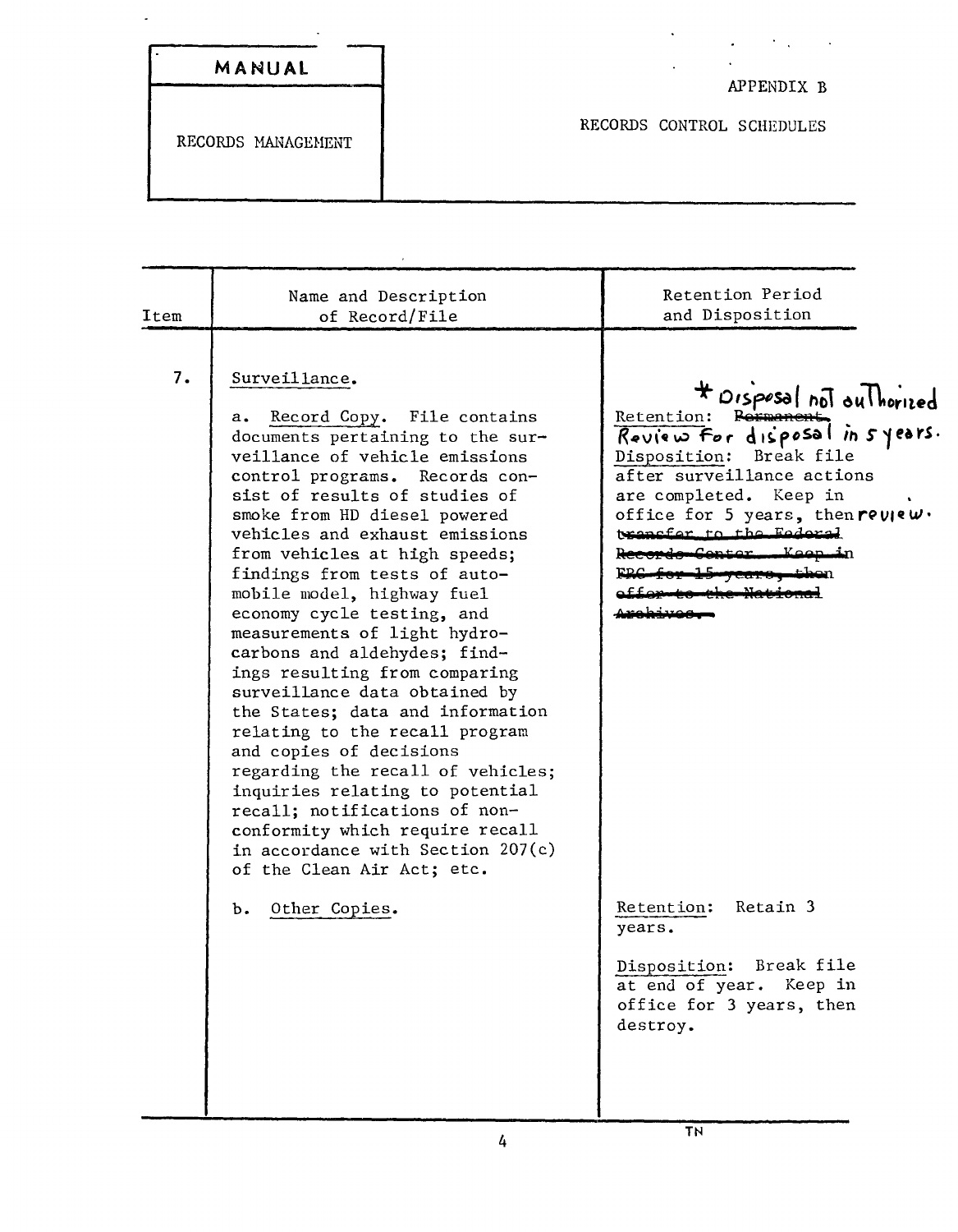## APPENDIX B

 $\langle \cdot \rangle$ 

 $\Delta \sim 10^{11}$ 

RECORDS CONTROL SCHEDULES

 $\sim$   $\sim$ 

**MANUAL**

 $\star$ 

 $\mathbf{C}^{(1)}$ 

 $\mathbf{r}$ 

RECORDS HANAGEHENT

| Item | Name and Description<br>of Record/File                                                                                                                                                                                                                                                                                                                                                                                                                                                                                                                                                                                                                                                                                                                                                                                                                                                                                                                                                                                                                                                                                                                                                            | Retention Period<br>and Disposition                                                                                                                                                                                                                                   |
|------|---------------------------------------------------------------------------------------------------------------------------------------------------------------------------------------------------------------------------------------------------------------------------------------------------------------------------------------------------------------------------------------------------------------------------------------------------------------------------------------------------------------------------------------------------------------------------------------------------------------------------------------------------------------------------------------------------------------------------------------------------------------------------------------------------------------------------------------------------------------------------------------------------------------------------------------------------------------------------------------------------------------------------------------------------------------------------------------------------------------------------------------------------------------------------------------------------|-----------------------------------------------------------------------------------------------------------------------------------------------------------------------------------------------------------------------------------------------------------------------|
| 8.   | Technology Assessment.<br>Record Copy. File contains<br>а.<br>documents pertaining to the<br>development and assessment of<br>technology in meeting motor<br>vehicle emission standards pur-<br>suant to Section $202(c)$ of the<br>Clean Air Act. Records consist<br>of technology availability,<br>fuel economy and cost at each<br>level of several alternative<br>emission standard levels;<br>requests sent to car manufacturers<br>to ask them to describe the de-<br>sign of their emission control<br>systems, test and development<br>programs, emission data covering<br>both regulated and nonregulated<br>pollutants, fuel economy and cost<br>information; studies being con-<br>ducted by contractors on the<br>technological feasibility of<br>meeting motor vehicle emission<br>standards; tests and evaluations<br>of proposed advancement of tech-<br>nology in automobiles and fuels;<br>tests evaluations, conversions to<br>gaseous fuels and recommendations<br>on the use of such fuel as a means<br>to curb exhaust emissions from<br>vehicles; reports of information<br>obtained from car manufacturers<br>concerning the status of their<br>development programs; etc. | Retention: Permanent.<br>Disposition:<br>Break file<br>when tests and evaluations<br>have been completed.<br>Keep in office for 5<br>years, then transfer to<br>the Federal Records Cen-<br>ter. Keep in FRC for<br>15 years, then offer to<br>the National Archives. |